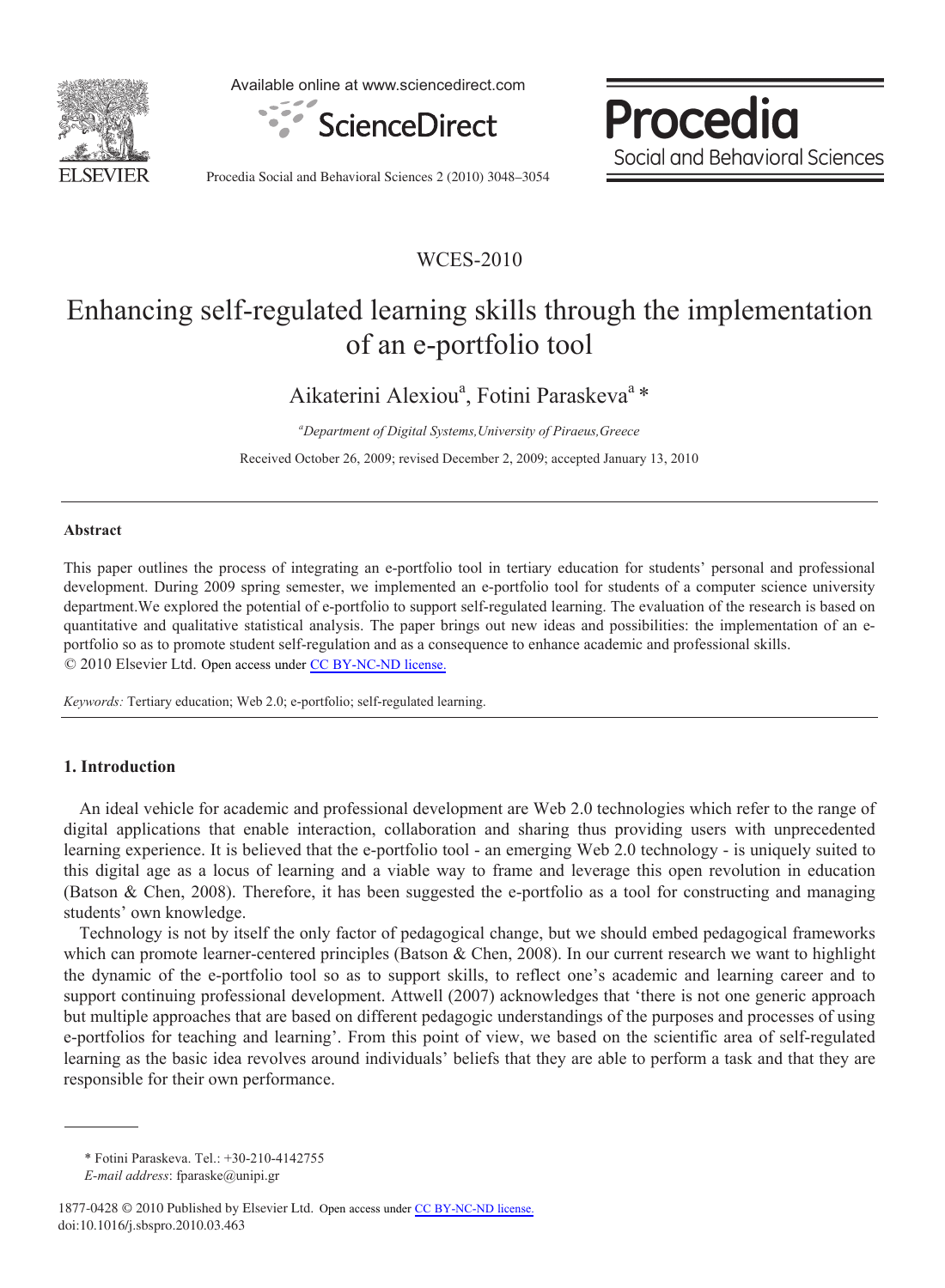The goal of this paper is the implementation of an e-portfolio tool by facilitating self-regulated learning skills on the educational environment, empowering students as active learners in order to enhance their knowledge and academic skills. We will outline the process of integrating an e-portfolio tool for students' personal and professional development. We will explore the potential of e-portfolios to support learning and we will consider major aspects of e-portfolios such as definitions, purposes, processes, pedagogies and implementation issues. Finally, we will report on the implementation of an e-portfolio within an undergraduate computer science course and how this implementation addresses self-regulated learning as the underpinning educational framework chosen for this application.

## **2. E-portfolios**

## *2.1. E-portfolios: Definitions*

E-portfolio is a term that is becoming frequently used, with many meanings. The National Learning Infrastructure Initiative defined *electronic portfolio as a collection of authentic and diverse evidence, drawn from a larger archive representing what a person or organization has learned over time, on which the person or organization has reflected, and designed for presentation to one or more audiences for a particular rhetorical purpose* (Barrett & Carney, 2005).

Challis (2005) provides a more in depth definition, *'an e-portfolio is described as a selective and structured collections of information, gathered for specific purposes, showing/evidencing one's accomplishments and growth which are stored digitally and managed by appropriate software, developed by using appropriate multimedia and customarily within a web environment and retrieved from a website, or delivered by CD-ROM or by DVD'.* In a generic level, electronic portfolios are part of a personal online space with a repository function and an organising function supporting collaboration and feedback (DfES, 2005).

As we identify e-portfolio as a tool for enhancing learning with many uses: for students while studying, for graduates while moving into or through the workforce, and for institutions for programme assessment or accreditation purposes (Butler, 2006) we based on the following definitions. An e-portfolio provides *a structured context for students and teachers so as to present text, audio, video in a fluid form which can be easily processed and it integrates synchronous and asynchronous communication functions* (Abrami & Barrett, 2005). Finally, a generic definition is that of an e-portfolio *'as a purposeful aggregation of digital items - ideas, evidence, reflections, feedback which 'presents' a selected audience with evidence of a person's learning and/or ability (Sutherland & Powell, 2007)*'.

#### *2.2. E-portfolios: purposes and processes*

E-portfolios arise a number of issues such as: ownership, multimedia components, reflection, evidence and multiple representations. It is also evident that there are different applications of e-portfolios: course portfolio, programme portfolio and institutional portfolio (Stefani, Mason & Pegler, 2007). This categorization depicts a great variety in the development of e-portfolios depending on its purpose and objectives (Barrett, 2005). E-portfolios are being used to meet different learning requirements such as: assessment, presentation, learning, personal development, multiple owner and working (Stefani, Mason & Pegler, 2007).Initiating an e-portfolio approach to support student learning, represents new challenges.

Stefani, Mason and Pegler (2007) suggest a purposeful plan for the implementation of e-portfolios which includes specific issues:

• Stating the Purpose: There should be a clarification of the purpose according to the learning context. The European Initiatives Co-ordination Committee distinguish 4 common types of conventional portfolio usage in different learning contexts:

 *Assessment portfolio* represents an alternative way of evaluation where students are expected to provide evidence of their competence in particular subject areas.

 Showcase portfolio depicts students' project work in different subject areas. It could be used for presenting oneself to potential employers.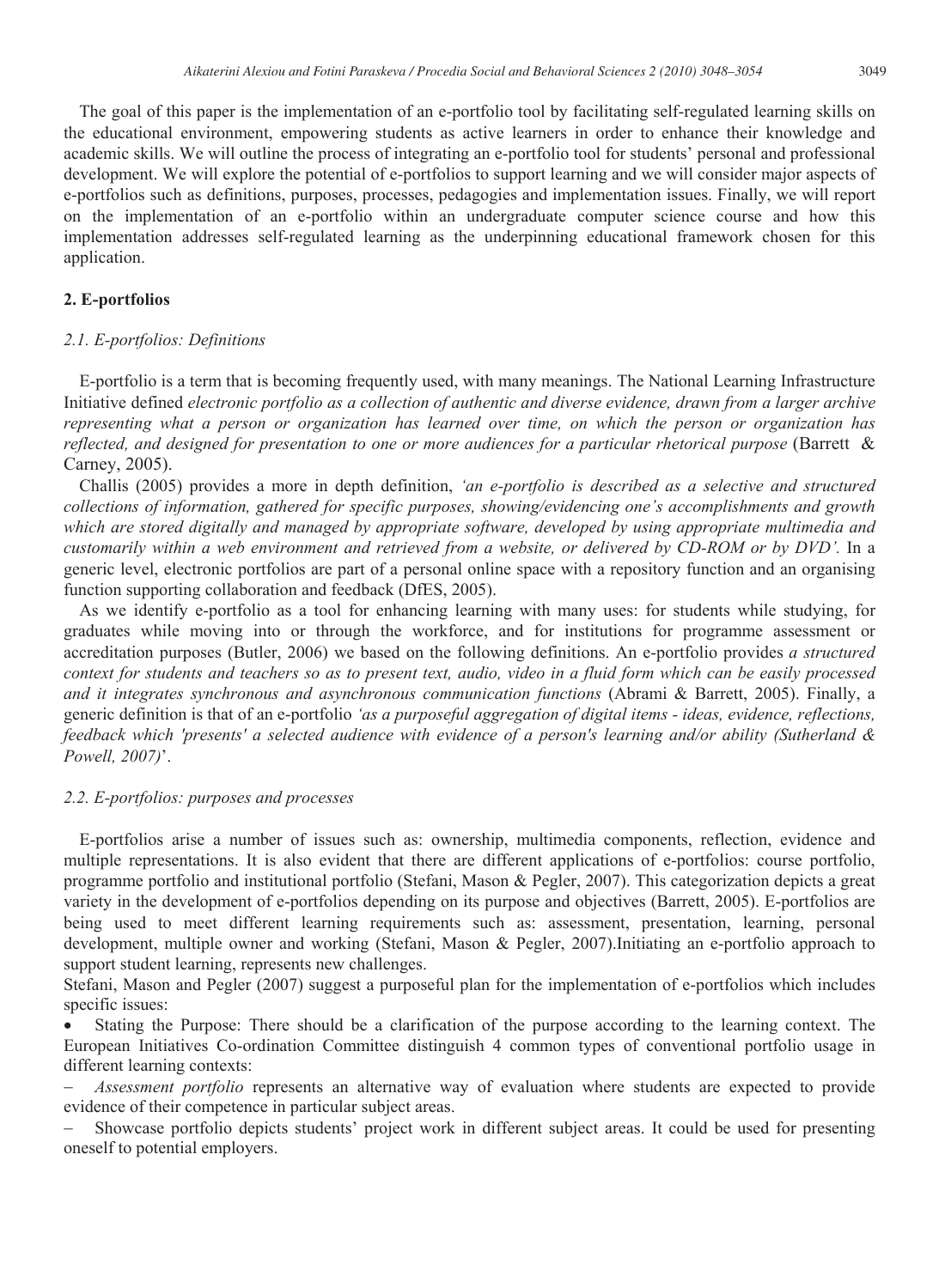*Development portfolio* supports students' personal development planning (PDP) and provides a means of tracking and planning the development of the students over time.

 *Reflective portfolio* is the property of the student and specific to their needs. It shows students' accomplishments and how these relate to the learning goals.

Determining the scope: The issues that influence the scope of implementation are finances (investments, funding, costs and risks), human resources (technical staff and experts) and students.

Relating e-portfolio implementation to the curriculum: There are numerous issues to weigh up: the target group, the readiness for e-portfolio-based learning, the IT literacy skills, usage of the e-portfolio by students, a standardised format for the e-portfolio, a public or a private document, supporting students', reviewing and formative feedback. The overarching issue is the pedagogical principles underpinning the rationale for implementing e-portfolios into the curriculum.

Selecting content: The content of the e-portfolio consists of the types of information that may be stored. The type of e-portfolio content should be aligned with the agreed purpose.

Preparing the users: Implementing e-portfolio into a curriculum is dependent upon staff and students having the necessary technical skills, knowledge and appreciation of the purpose and the scope of the e-portfolio.

E-portfolios have been used as institutional devices to demonstrate student progress or to assess learning but there exists a need for students to feel that their e-portfolio belongs to them. So, the best way to develop an e-portfolio is to integrate it into a course (Stefani, Mason & Pegler, 2007). As the personalisation of learning is becoming an increasing trend, the ability for learners to customise and configure their e-portfolios is a key to creating a sense of ownership of the end product (JISC, 2008). Different JISC projects have shown that to support learning effectively e-portfolio systems should be able to accommodate the differing pedagogic models and curriculum approaches of each programme (JISC, 2008). We believe that the purpose of the e-portfolio will determine the pedagogies and processes of implementation. The underling pedagogy of e-portfolio use draws on theories of constructivism (sociocognitive dimensions), student-centered learning and authentic educational activities (Stefani, Mason & Pegler, 2007).

## *2.3. E-portfolios and Web 2.0: Implementation issues*

Recent technological enhancements to e-portfolio software have broadened the available features: commercial VLEs, stand-alone commercial products, open source products and Web 2.0 tools. Many social networking sites and blogging tools are available on the internet and research shows that these can be incorporated into the learning environment and support active learning (JISC, 2008). It is agreed that software and standards play an important role on the success of building and maintaining an e-portfolio but we should emphasize on the fact that behind any eportfolio lie rich and complex processes of reflecting, planning, synthesising, sharing, discussing, giving and receiving feedback. These activities are the focus of increasing attention since the process of learning can be as important as the end product (JISC, 2008). Current literature declares that e-portfolios can be used for different purposes (Barrett, 2000) such as reflection on learning, presentation of specific models or skills, and a space for introducing achievements. E-portfolios provide interface with flexibility (Barrett, 2000), facilitate authentic learning and learner's engagement (Wade, Abrami, & Sclater, 2005), strength the feeling of student's excellence, enhance motivation (Tosh, Light, Flemming, & Haywood, 2005) and share the workload. In tertiary education we need to provide students with the skills to manage the overload of information. E-portfolios offer a facility for doing this as they can be integrated into courses (Stefani, Mason & Pegler, 2007).

## *2.4. E-portfolios and self-regulation*

Self-regulation is defined as self-generated thoughts, feelings, and behaviours that are planned and cyclically adapted based on performance feedback to attain self-set goals (Zimmerman, 1986). In essence, highly selfregulated learners approach learning tasks in a mindful, confident manner, proactively set goals, and develop a plan for attaining those goals. Self-regulated learners are active and efficiently manage their own learning in many different ways (Boekaerts, Pintrich, & Zeidner, 2000). Students are self-regulating to the degree that they are cognitively, motivationally and behaviourally active participants in their learning (Zimmerman, 1986). It seems that in computer mediated environments learners must have self-regulation skills to level the absence of motivating and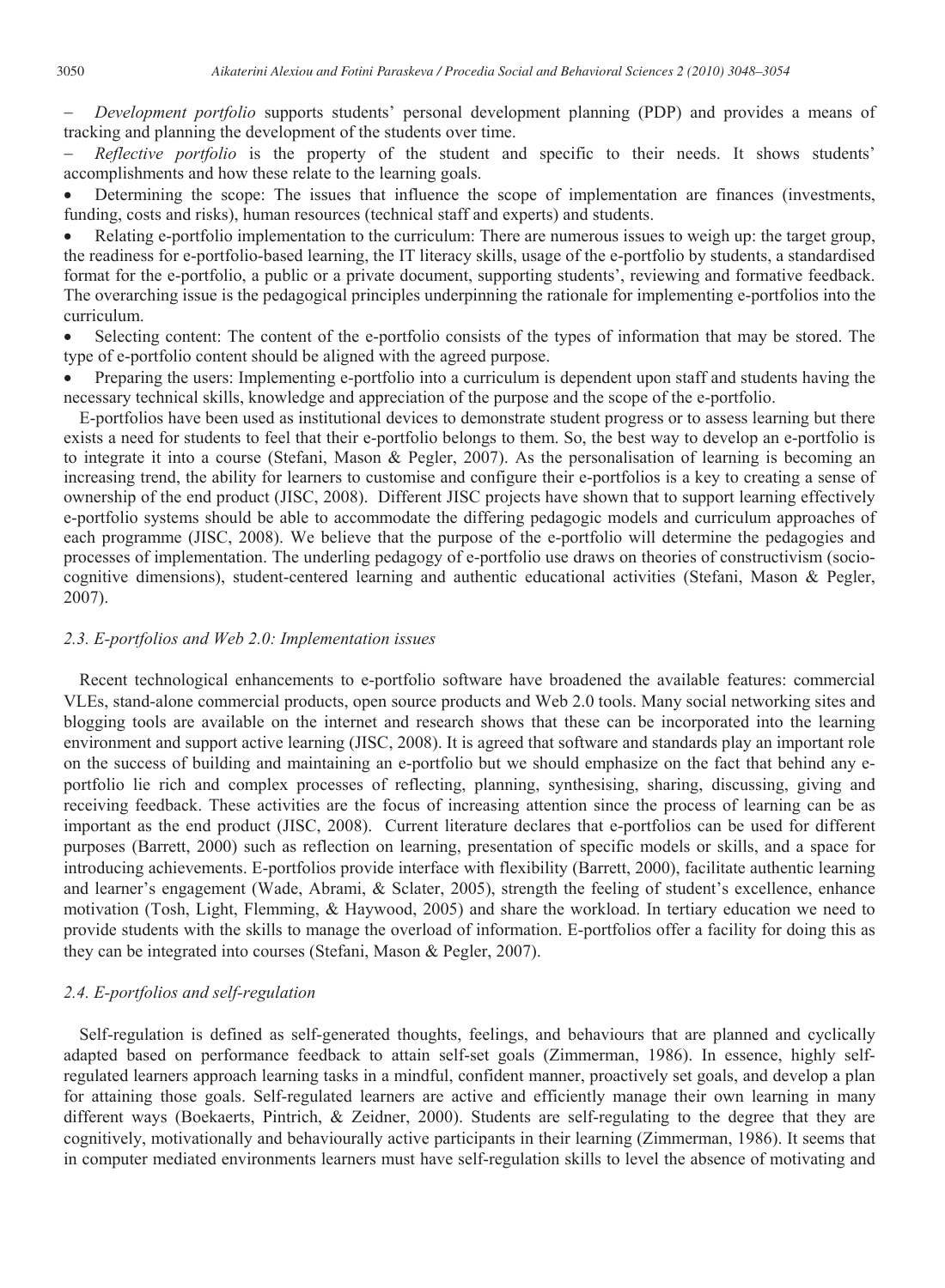supporting factors such as group pressure, familiar learning situation, and social factors (Hodges, 2005). Zimmerman (2000) developed a cyclical model of self-regulation from social-cognitive theory and research. This model has been successfully applied to education (Zimmerman & Martinez-Pons, 1992). Zimmerman's (2000) cyclical model of self-regulation includes three phases:

1. 'Forethought' phase consists of processes that precede any effort; they involve the beliefs and attitudes of students. Important aspects are goal setting and strategic planning.

2. 'Performance Control' phase represents processes that occurring during learning efforts. Important aspects are self-control and self-observation.

3. 'Self-Reflection' phase processes occurring after learning or performance involves reflecting on the selfmonitored information to evaluate one's performance and to make adjustments during future learning attempts. The two general processes in this phase include self-judgments and self-reactions (Clearly & Zimmerman, 2004).

E-portfolios are connected with student ability to self-regulate his own learning and to enhance skills and abilities (Wade, Abrami & Sclater, 2005). Educators believe that portfolios allow students to think critically, and become active, independent and self-regulated learners (Abrami et al., 2008). The aim of this paper is the implementation of an e-portfolio tool in order to enhance self-regulated skills and to empower students as active participants of their learning.

## 3. Method

The research was conducted within an undergraduate computer science programme in tertiary education, in a course titled "IT -centric Professional Development". We selected this course as the curriculum of the module corresponds and promotes the purpose of the e-portfolio. The application was designed in order to give emphasis to the e-portfolio tool as an emerging web 2.0 technology which encompasses the new technologies and services and enhances students' knowledge and academic skills (Figure I).



Figure 1: Schema of the e-portfolio implementation

## *3.1. Participants*

The sample of the study consisted of 41 undergraduate students and all were the experimental group. Participants assigned voluntarily to the e-portfolio tool with the view of acquiring new knowledge and enriched experiences.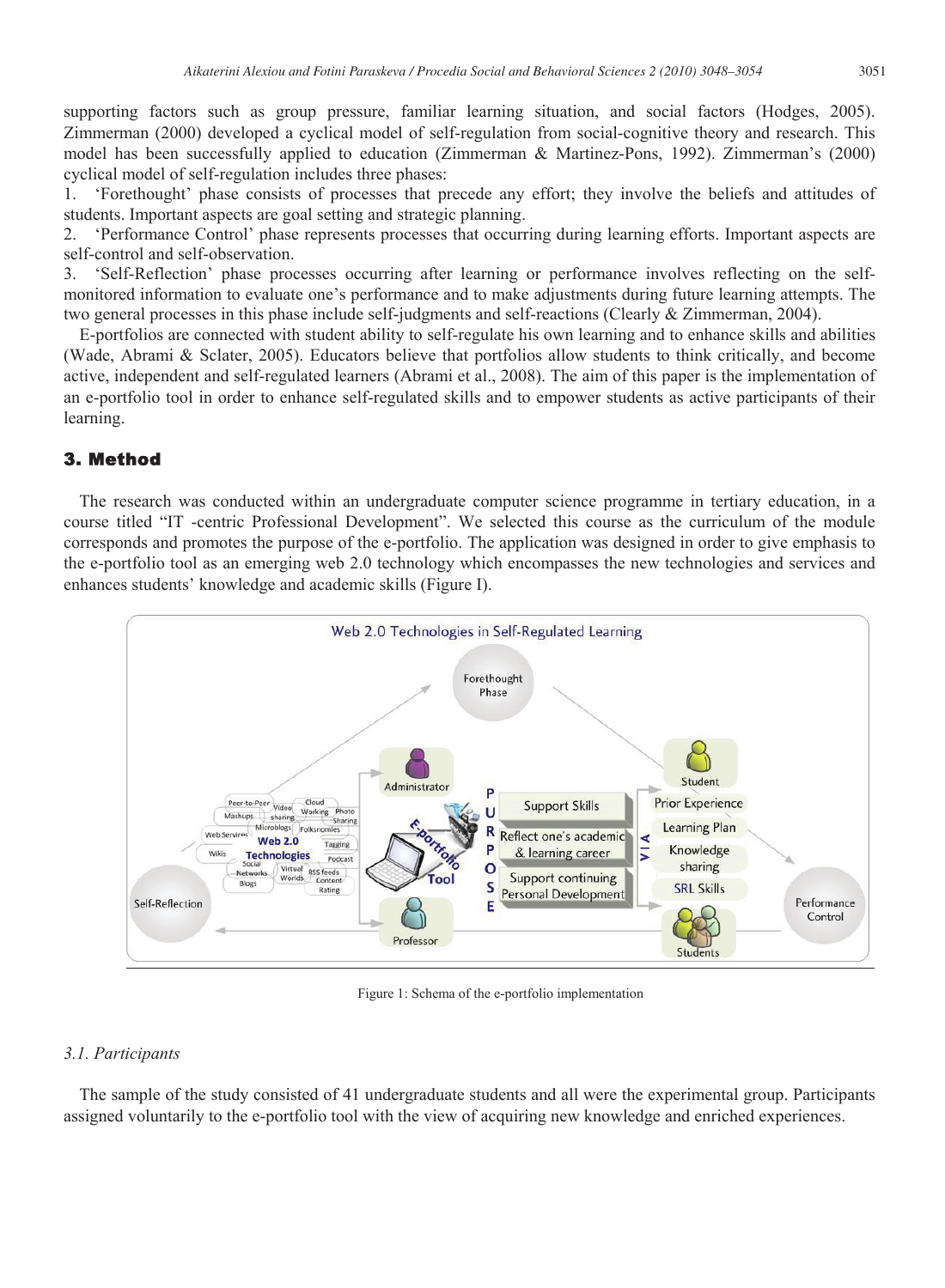## *3.2. Procedure*

The implementation of the e-portfolio tool was conducted during spring semester in order to approach the objectives of the course. Before the project, participants had to complete a questionnaire on learning strategies, and their prior domain-specific knowledge about e-portfolios. The experimental procedure consists of three phases based on Zimmerman's (2000) cyclical model of self-regulation: forethought, performance control and self-reflection phase. Student had to enter the cycle of self-regulation from forethought phase then pass to performance control phase, which in turn influences self-reflection phase. Every student should register to e-portfolio tool which was named 'MySelf e-Portfolio', then he creates and configures his own profile and every week he must implement and submit the programmed activities. All activities were individually assigned except one cooperative activity, but all the participants could interact in an asynchronous mode with their peers, through message boards and personal messaging. During the experimental procedure the administrator of the system scaffolds participants with private and public messages. At the end of the experimental procedure and in the last phase of self-regulation cycle, students had to complete three rubrics of self-assessment.

#### *3.3. Setting and learning environment*

We emphasize on the conceptual framework of the e-portfolio activities so as to enhance self-regulated skills and to promote academic and professional progress. The purpose of the e-portfolio implementation was clear and explicit to the participants as they introduced in consulting procedures for their personal and professional development in an IT context. All activities included reflective questions at the end of the process, so individual could reflect on the process of learning. Firstly, student had to enter the cycle of self-regulation (Zimmerman, 2000) from forethought phase which included self presentation, goal setting and strategic planning. Secondly, student passes to performance control phase where he gathers information that will be used to evaluate the effectiveness of the strategic plan and to improve future learning attempts (Clearly & Zimmerman, 2004). The performance processes engage students in specific learning activities such as self-regulation assignment, writing a curriculum vitae and exercise on experiential scenarios in order to employ self-control and self-observation. Thirdly, student attains self-reflection phase where he should reflects on the self-monitored information to evaluate her performance (Clearly & Zimmerman, 2004). This phase includes self-judgements and self-reactions which performed with 3 selfmonitoring rubrics.

## *3.4. E-portfolio tool*

We suggest in our study the use of an open source Web 2.0 technology, Elgg (www.elgg.org) which is free and open source code and supports social networking systems.It is powered by Curverider Company. E-portfolio tool (http://e-kpaideusi.gr/myself-ePortfolio) has a simple interface with an horizontal menu with 5 sections profile, dashboard, tools, messages and settings. User can create, change, delete and update his profile and dashboard. The basic idea is to provide users simple tools in order to support their learning and to help them realize their metacognitive strengths.

## *3.5. Instruments*

Before the initiation of the e-portfolio project participants (N=41) answered a questionnaire which was based on 'Student Learning Strategies Questionnaire' (SLSQ) of Abrami and Aslan (2007). This questionnaire contains 20 close-ended Likert scale questions; also they answered a 10 items questionnaire about their background on eportfolios. At the end of e-portfolio tool students participated in the posttest activity (self-reflection phase) where they filled 3 rubrics. They answered a self-assessment rubric '*Self-assessment Myself e-portfolio rubric for Selfregulated learning'* which was based on a TACONET, TELEPEERS program as part of a European project "Selfregulated Learning in Technology Enhanced Learning Environments at University Level: a Peer Review". Participants had to answer to 40 items (Likert scale, from 1-disagree to 4-strongly agree) which were specifically connected to their project. We tried to evaluate self-regulated learning using criteria in the three cyclical phases. In every phase we defined 4 factors: cognitive, motivational, affective and social. The second rubric focused on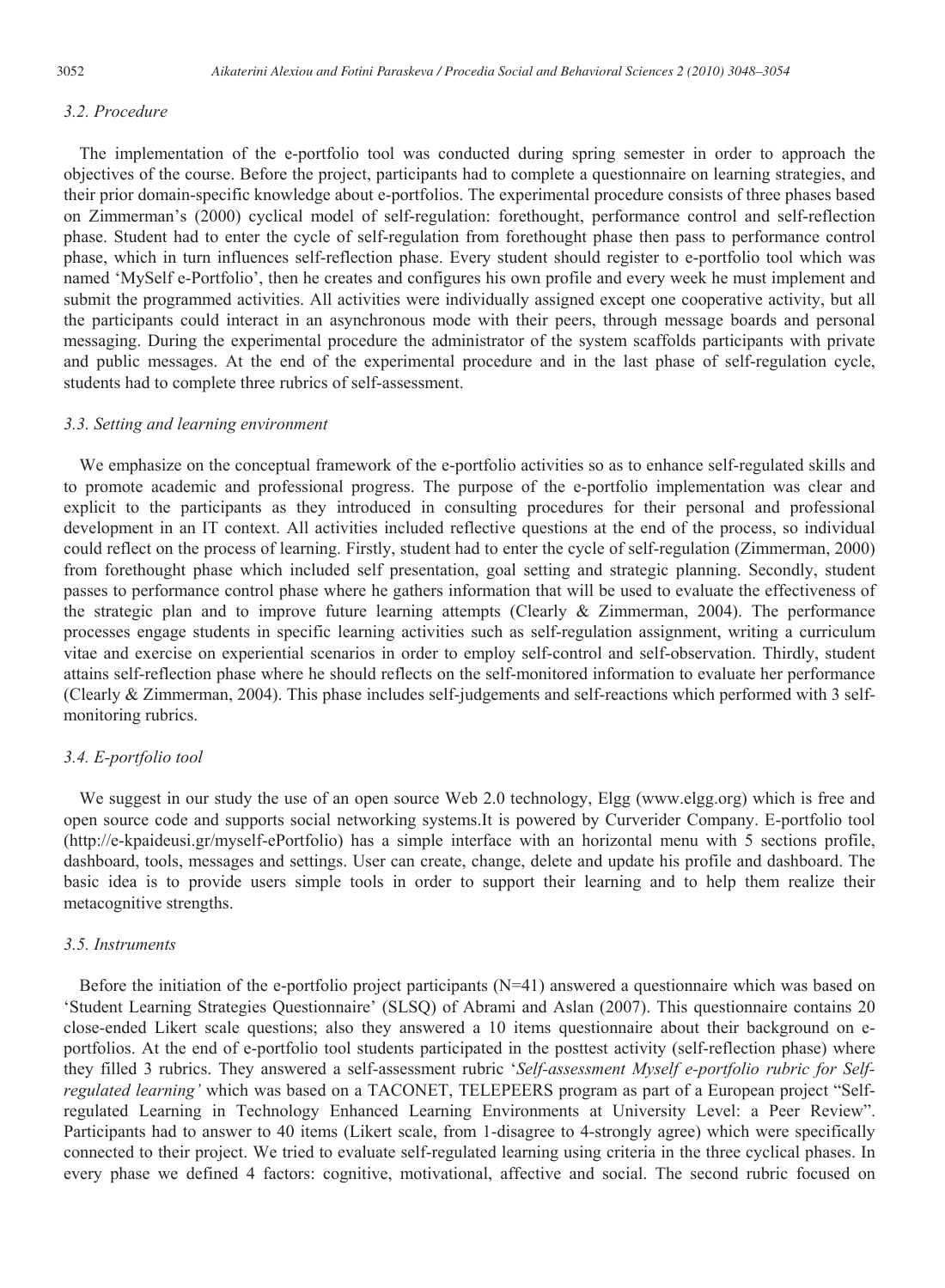student's engagement. We used 'The student engagement index (Adapted from NSSE)' (Langley, 2006) with some modifications. Participants had to answer 35 items (Likert scale, from 1-disagree to 4-strongly agree). We specified three basic criteria: level of academic challenge, student interactions with faculty, active and collaborative learning environments in order to measure student's engagement. The third was a self-monitoring rubric based on e-portfolio evaluation criteria from Penn State University (2005).

## **4. Results**

The evaluation of the research is based on quantitative and qualitative statistical analysis. The log files of the eportfolio tool show that from 41 participants of the project, 39 students successfully completed all activities; one participant completed 3 activities and one created only his profile. During project implementation, participants sent 900 messages, and they uploaded 691files. A significant point for the e-portfolio implementation is the positive feedback from the students as they succeed to become engaged and enthusiastic during e-portfolio process.

Data collection was via different questionnaires, which were analysed for their reliability. We estimated internal consistency with Cronbach's alpha coefficient as we want to examine how consistent or free from chance error are the measurements. Cronbach's Alpha coefficient for 'The Learning Strategies Questionnaire' is (a=.683), for the 'Self-assessment Myself e-portfolio rubric for Self-regulation learning' is (a=.970), for the 'Self-assessment rubric of student's engagement' (a=.886) and for the 'Self-monitoring Rubric of MySelf e-Portfolio' (a=.754).

In this paper we emphasize on the implementation of e-portfolio so as to promote student self-regulation and as a consequence to enhance academic and professional skills. So we examined 'Self-assessment Myself e-portfolio rubric for Self-regulation learning' with Pearson r correlations between the 4 factors: cognitive, motivational, affective and social. The data in Table I indicate that higher levels of cognitive factors are associated with higher levels of motivational and affective factors, across all phases of self-regulated learning and e-portfolio implementation.

| 'Forethought Phase'                                         |                     | 'Performance Control' | 'Self-Reflection' |
|-------------------------------------------------------------|---------------------|-----------------------|-------------------|
| Cognitive Factors                                           | Pearson Correlation | $.461**$ (38)         | $.543*(38)$       |
|                                                             | $Sig(2-tailed)$     | .004                  | .000              |
| <b>Motivational Factors</b>                                 | Pearson Correlation | $.478**$ (38)         | $.569**$ (38)     |
|                                                             | $Sig(2-tailed)$     | .002                  | .002              |
| Affective Factors                                           | Pearson Correlation | $.514**$ (38)         | $.620**$ (38)     |
|                                                             | Sig (2-tailed)      | .001                  | .000              |
| Social Factors                                              | Pearson Correlation | $.468**$ (38          | $.370*(38)$       |
|                                                             | $Sig(2-tailed)$     | .003                  | .022              |
| Note: * Correlation is significant 0.05 level (2-tailed).   |                     |                       |                   |
| ** Correlation is significant at the 0.01 level (2-tailed). |                     |                       |                   |
| Numbers in parentheses are the sample size.                 |                     |                       |                   |
|                                                             |                     |                       |                   |

Table 1. Pearson r correlations for'Self-assessment Myself e-portfolio rubric for Self-regulation learning'

## **5. Conclusion**

This study examines the implementation of an e-portfolio in order to enhance self-regulated learning skills. From the quantitative and the qualitative data we suppose that this research has some positive effects. Taking into consideration participants' comments about the structure of the e-portfolio which supports students to use it as a tool in order to promote their learning and secondly it is viewed as a scaffolding approach of understanding and engagement. Lastly the process of structuring e-portfolio as a learning strategy can be used in order to enhance selfregulated learning skills.

A major limitation of this research is the small number of participants. From this point of view we think of this research as a pilot study in order to examine the process, the content and the tool. Another limitation is tool's functionalities, in other words this e-portfolio system could be embedded into a learning management system like 'Moodle' so as to manage participants. A future application of e-portfolio implementation it can be addressed for postgraduate participants so as to create a professional profile and enhance their academic and professional skills throughout their career development.